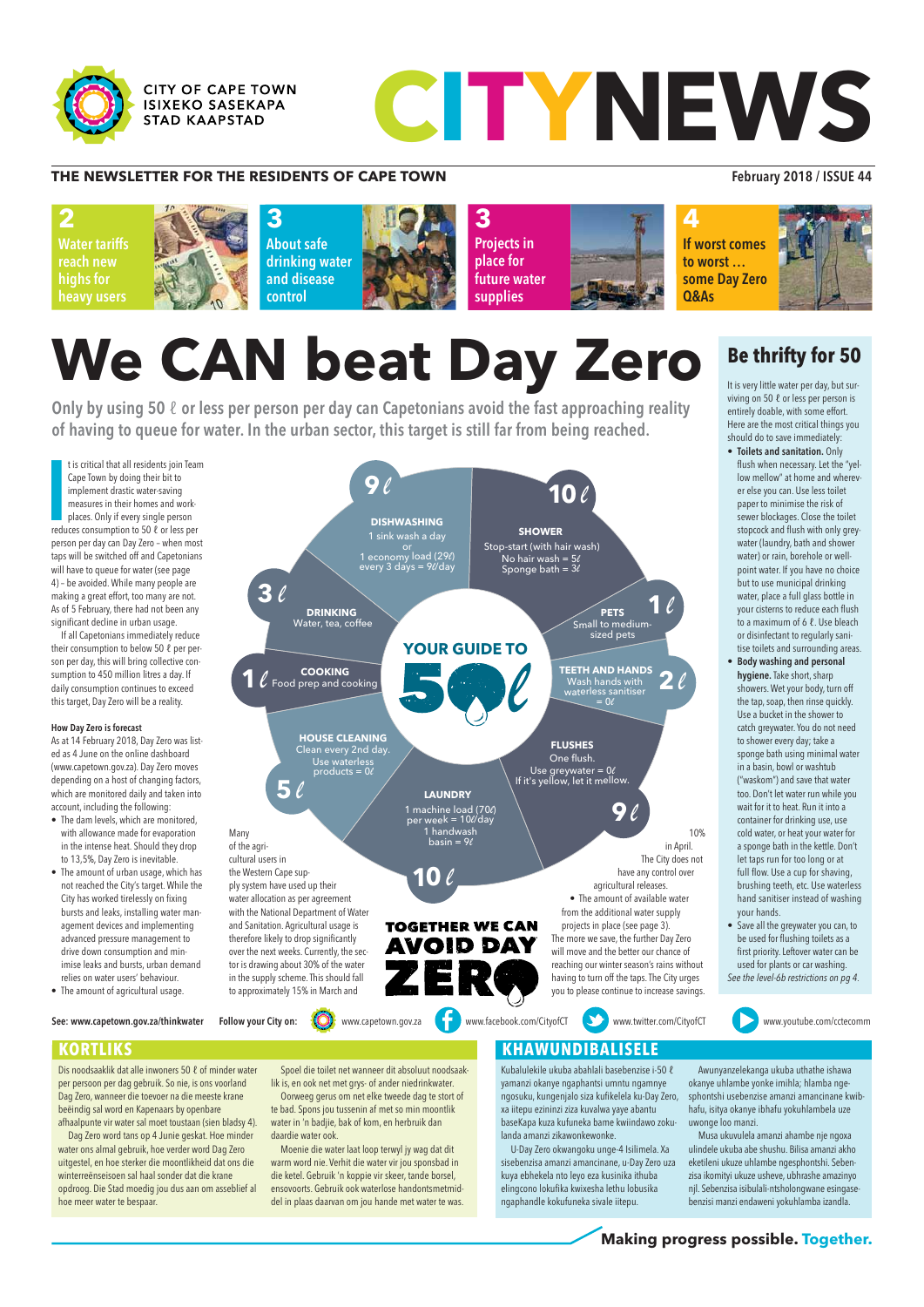CITYNEWS is the City of Cape Town's newsletter for its residents. It is distributed as an insert to a number of community papers and is also available at City libraries. Editor

Aletta Kruger E-mail: citynews@capetown.gov.za Fax: 021 400 1260 Postal: PO Box 298, Cape Town 8000 Design & production: The Creative Store



In pas met vlak 6b-droogtemaatreëls het nuwe watertariewe op 1 Februarie in werking getree.

Hierdie tariewe is nodig om verbruikersvraag te verminder en om te sorg dat die Stad voortgesette voorsiening van water- en sanitasiedienste kan bekostig.

Die Stad sal steeds bekostigbare basiese water aan inwoners met deernisstatus voorsien, maar tariefverhogings vir ander residensiële watergebruikers is onvermydelik. Die tariewe berus op verbruik. Hoe meer water inwoners gebruik, hoe

meer sal hulle betaal. Mense wat suinig met water te werk gaan, sal nie soveel meer hoef te betaal nie, maar oormatige gebruikers sal gestraf word. Die Stad doen tans toetse en berei voor om waterdrukbestuur in 'n toenemende getal toevoersones in werking te stel. Die toetsing vereis dat die toevoer na die betrokke gebied tydelik onderbreek word, maar die Stad sal inwoners vooraf in kennis stel.

### Dam levels – individual dams and total storage – by year Berg River Steenbras Lower Steenbras Upper Theewaterskloof Voëlvlei Wemmershoek 19% storage

100% **SAVE** 80% **85,3% 72,0%** 60% AS OF 13 FEBRUARY 2018 40% **43,0%** 13 FEBRUARY **36,2 % 24,7%** 20% <u>୍</u> ଟ

Die versoek is dat inwoners asseblief nie groot hoeveelhede munisipale water opgaar nie, want dít verhoog verbruik net verder.

### **KORTLIKS**

**THEODOCY TECHNICOL**<br>Thank you to every member of<br>Team Cape Town who is using<br>50  $\ell$  or less water a day. Team Cape Town who is using 50 ℓ or less water a day.

> Ngokuhambisana nemilinganiselo yembalela yeqondo le-6b, ngeyoku-1 kaFebruwari iirhafu ezintsha zamanzi ziye zaqalisa. Ezi rhafu zibalulekile ukuze kucuthwe iimfuno zoluntu yaye kuqinisekiswe ukuba iSixeko sinako ukuqhubeka sibonelela amanzi neenkonzo zococeko. ISixeko siza kunikeza amanzi asisiseko angaxabisi kakhulu kubahlali abahluphekayo, kodwa kwabanye abasebenzisi bamanzi beendawo zokuhlala oku kunyuswa kweerhafu akunakuphepheka.

Amaxabiso ahambisana nokusetyenziswa. Xa abantu besebenzisa kakhulu, baza kuhlawula kakhulu. Abantu

We are developing new water sources, such as aquifers, desalination plants and wastewater recycling. These take time to develop, but as each project comes on stream, it will help extend our supplies. All these measures are helpful, but nothing is more important than every resident simply using no more than 50 ℓ a day, regardless of where you are.

> abasebenzisa amanzi kancinci abazukuhlawula kakhulu, kodwa abantu abasebenzisa amanzi kakhulu baza kuhlawuliswa. ISixeko sivavanya yaye silungiselela iindawo zokubonelela ngamanzi eziliqela ukuze kulawulwe uxinzelelo. Uvavanyo ludinga ukuba isibonelelo ngamanzi kwindawo echaphazekileyo ukuba sivalwe okwexeshana, yaye abahlali baziswe kwangaphambili.

Abahlali bayabongozwa ukuba bangagcini amanzi kamasipala njengoko oku kuza kunyusa ukusetyenziswa kwamanzi, yaye babuyisele iibhotile zeplastiki kwimo zazo zokuqala.

### **KHAWUNDIBALISELE**

Please recycle

Water Steps  $(1 k\ell = 1000$  litres) Level 4 until 31/01/2018. Cost per kℓ in rands (incl VAT). Level 6 from 01/02/2018. Cost per kℓ in rands (incl VAT). Step  $1 (> 0 \le 6 k\ell)$  R4,56 (free for indigent households) R29,93 (free for indigent households) Step  $2 (>6 \le 10.5 \text{ k\ell})$  R17,75 R52,44 (R17,75 for indigent households)  $Step 3 (>10.5 \le 20 k\ell)$  R25,97 R114,00  $Step 4 (>20 \le 35 k\ell)$  R43,69 R342,00  $Step 5 (>35 \le 50 k\ell)$  R113,99 R912,00 Step 6 (>50 kℓ) R302,24 R912,00 Residential sanitation tariffs (domestic full and domestic cluster)\* Step  $1 (> 0 \le 4, 2 k\ell)$  R4,39 (free for indigent households) R25,65 (free for indigent households) Step  $2 (>4, 2 \le 7, 3 k\ell)$  R198,00 R44,46 (R14,98 for indigent households)  $Step 3 (>7,35 \le 14 k\ell)$  R30,31 R98,04  $Step 4 (>14 \le 24.5 k\ell)$  R49,04 R119,70 Step  $5 (>24, 5 \leq 35 k\ell)$  R59,30 R119,70 Commercial and industrial tariffs Water (kℓ) R27,97 R57,00 Sanitation (standard)  $(k\ell)$  R21,50 R44,18 Tariffs for schools, sporting bodies, religious institutions and charities Water (kℓ) R24,72 R57,00



If we all continue to save like this, we will be able to bring the collective consumption of Cape Town down to 450 million litres or less per day.

If we can maintain this level of consumption, we will be able to avoid moving to level-7 restrictions, which would require people to queue for water. The negative impact of this on our lives, our health, the city's economy and our futures is almost unthinkable.

- Sanitation (standard) (kℓ) R21,50 R44,18 \* Domestic full: Stand-alone houses. Domestic cluster: Flats, sectional title units, cluster developments and gated villages.
- 

n line with level-6b drou<br>ures, new water tariffs to<br>1 February. These tariffs is<br>sary to reduce demand a<br>that the City can afford to<br>water and sanitation services. n line with level-6b drought measures, new water tariffs took effect on 1 February. These tariffs are necessary to reduce demand and ensure that the City can afford to supply

Meanwhile, our teams are working hard at reducing water losses by fixing bursts and leaks, installing water management devices and applying advanced pressure management to drive down consumption and minimise leaks and bursts.

To cover the costs of water and sanitation, and to reduce demand, the water and sanitation tariffs have been increased significantly. The tariffs remain based on usage, so the more you use, the more you pay. High users and those stockpiling

municipal water will be hit hard.

This is an unprecedented crisis. No big city worldwide has run out of water yet (though some have come close, and several are in a similar situation to ours).

We all need to reconsider our attitude to water. As it becomes more difficult to predict how much or when it will rain, we can no longer depend on regular rainfall. Water is becoming ever scarcer, and we all need to make do with less.

If we do not, we may have to turn off the taps in certain areas to reduce collective consumption to 350 million litres a day. The City has been planning for this scenario for more than a year. We have identified 200 collection points across the metro, built and trialed a test site, trained staff to manage and secure collection sites, and have made extensive public health preparations. We will be ready, if we have to.

But, Team Cape Town, if we all stick to 50  $\ell$  a day, we won't have to. – Alderman Ian Neilson

# n line with level-6b drought meas-<br> **Water of the Structure of the Constantine of the Structure of the Residential water tariffs (domestic full and domestic cluster)\***

### Please, Team Cape Town, keep pulling together to bring water usage down



At this stage, every bit of stockpiling brings Cape Town closer to crisis. Residents who are stockpiling are inadvertently driving a Day Zero outcome. And residents who stockpile water after 1 February will face the stiff tariff increases.

In this truly unprecedented situation, the City has had to make very difficult choices. Reduced income from the sale of water and sanitation services means that tariffs have had to be increased sharply, particularly for high-volume users.

The City will still provide inexpensive basic water for indigent residents, but for other residential water users, these tariff increases are unavoidable.

### A vast system to maintain

Regardless of how much water residents consume, the Water and Sanitation Department must maintain enormous infrastructure – three major dams and eight smaller dams, 12 water treatment works, 25 bulk reservoirs, 400 pump stations, 23 wastewater treatment facilities, three marine outfalls and 20 000 km of pipes.

Maintaining and extending this infrastructure requires 4 379 employees and an operating budget of R3,2 billion a year, traditionally funded through the sale of water and sanitation services.

The City makes no profit on water sales. All water and sanitation revenue

goes towards water and sanitation services (and the tariff increases will ensure that it can continue to do so), and to provide additional sources such as groundwater and desalination plants.

The tariffs are linked to usage. The more water people use, the more they will pay. People who use water sparingly will not pay that much more, but excessive users will be in deep water. See the table alongside for the costs per kilolitre.

Monthly bills at level-6b tariffs (including VAT) for non-indigent residential users who consume full 'steps' will be:

|                                            | $10,5$ kl R 415,56   |  |  |  |  |
|--------------------------------------------|----------------------|--|--|--|--|
|                                            | 20 kl R 1 555,56     |  |  |  |  |
|                                            | $35 k$ l  R 6 685,56 |  |  |  |  |
|                                            | 50 kl R 20 365,56    |  |  |  |  |
| This is indeed the 'new normal'. As we     |                      |  |  |  |  |
| should all now understand, water is scarce |                      |  |  |  |  |
| and precious, and must be used sparingly,  |                      |  |  |  |  |

and precious, and must be used sparingly, and the new tariffs will encourage that. • To learn more about tariffs, see

www.capetown.gov.za/thinkwater.



### More areas to have pressure management

As part of its ongoing efforts to prevent Day Zero, when Capetonians may have to start queuing for water, the City is testing and preparing an increasing number of supply zones for the implementation of pressure management. The testing requires the supply to the affected area to be temporarily shut off, and residents are notified in advance.

Not only does pressure management generally lower consumption by reducing the rate at which water flows to properties, it also reduces the risk of leaks and pipe bursts by better ensuring that pressure remains within levels that reduce stress on the infrastructure.

The Delft, Epping Industrial 1 and 2 and Brooklyn areas were assessed in early February. Other areas will be informed of supply disruptions in due course.

"We have identified at least 25 areas across the city that could benefit from this technology. Further implementation will be rolled out over the next few months," says Peter Flower, Director: Water and Sanitation.

Affected areas are requested please not to stockpile large volumes of municipal water, as the service interruptions are expected to be brief.

Please keep all taps closed and store 5 to10 ℓ of water for essential purposes during times of pressure management testing.

### Recycle those bottles

The huge increase in bottled water sales means a mass of excess plastic. These bottles are fully recyclable, and residents are asked not to throw them in their municipal bins.

All the City's drop-off facilities accept recyclables, and currently divert more than 50% of Cape Town's waste from landfills. Help keep that



up, please!

### **Yes, it is dam scary**

The level of the six major dams that supply Cape Town and surrounding municipalities and agricultural enterprises is 25,3%, the lowest it has ever been.

The last 10% of water in a dam is very difficult to extract and process, so effectively, there is about 15% capacity left. When the collective level reaches 13,5%, Day Zero will kick in. The only way to

avoid this is to use no more than 50 ℓ per person per day.

### Do not stockpile municipal water

All Capetonians are urged please not to store an excessive amount of municipal water, as this only drives up consumption.

If everyone is frugal, residents will be able to get water from their taps throughout this year.

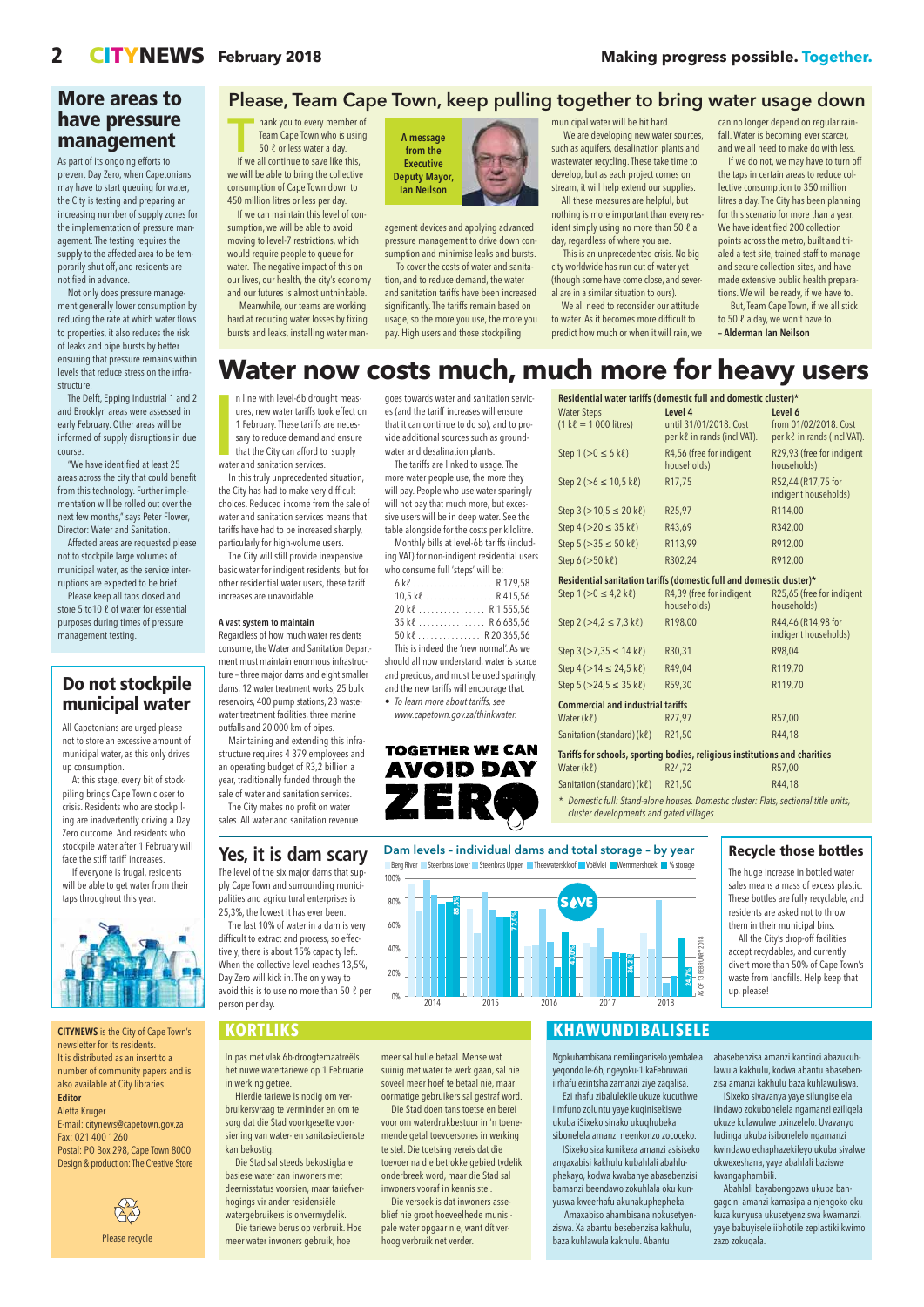Die Stad se gesondheidsdepartement herinner inwoners graag daaraan dat die enigste bronne van veilige drinkwater die munisipale watertoevoer is, sowel as bottelwater wat deur lede van die Suid-Afrikaanse Nasionale Bottelwatervereniging (SANBWA) vervaardig word.

Water uit boorgate, putte, reënwatertenks en fonteine behoort eers vir ten minste drie minute gekook te word om dit heeltemal veilig te maak om te drink.

Gebruik 'n bababottelontsmetmiddel of reuklose bleikmiddel om waterhouers een maal per week te steriliseer. Bêre die houers op 'n koel, donker plek om te keer dat enige mikrobes of alge daarin begin groei.

Die droogtekrisis hou ook die gevaar van watersiektes soos diarree in, en kinders is veral kwesbaar. Was jou hande deeglik voordat jy kos hanteer of eet, of gebruik 'n waterlose handontsmetmiddel.

'n Aantal noodprojekte is aan die gang om Kaapstad se watervoorraad aan te vul. Tog sal hierdie bykomende bronne nie 'n einde bring aan die krisis nie, maar bloot verbruik help verminder en die damme in staat stel om oor die volgende twee jaar weer op te vul. Die vlak 6b-beperkings bly net so van krag.

Die Stad se program om bykomende water te voorsien, sluit in ontsouting, waterherwinning en grondwaterontginning.

Isebe Lezempilo leSixeko likhumbuza abahlali ukuba eyona mithombo ikhuselekileyo yamanzi akhuselekileyo okusela isezizibonelelo zikamasipala namanzi asebhotileni aveliswe ngamalungu akwa-South African National Bottled Water Association (SANBWA).

The m he City Health Department reminds residents that the only source of safe drinking water (apart from good bottled water) remains the municipal supply. The municipal water continues to comply with the stringent SANS 241 drinking-water standard and is continually monitored by the City's Scientific Services laboratory.

> Amanzi athathwa kwimingxuma yesitsala-manzi, imithombo, amanzi emvula afanele abiliswe ubuncinane imizuzu emithathu ukuze akhuseleke ngokupheleleyo ukuba aselwe.

Sebenzisa isibulala-ntsholongwane sebhotile yosana okanye ibhlitshi engenavumba ukubulala iintsholongwane kwizikhongozeli zamanzi kanye ngeveki. Zigcine izikhongozeli kwindawo emnyama epholileyo ukuphepha ukukhula kweentsholongwane.

Ixesha lobunzima lembalela lizisa izifo eziza namanzi

ezifana norhudo, yaye abantwana ngabona basesichengeni. Hlamba izandla zakho ngokucokisekileyo ngaphambi kokuphatha ukutya okanye phambi kokuba utye, okanye usebenzise isibulala-ntsholongwane sesandla.

Amaphulo aliqela ongxamiseko ukuncedisa isibonelelo saseKapa aya lungiselelwa. Kanti le mithombolo yongezelelekileyo ayizukuphelisa eli xesha lobunzima, kodwa iza kunceda ukwehlisa ukusetyenziswa kwamanzi ize ivumele amadama agcwale kwakhona kule minyaka mibini ilandelayo. Izithintelo zenqanaba le-6b ziza kuhlala zimile.

Inkqubo yeSixeko yokubonelela ngamanzi ongezelelekileyo iquka ukususwa kwetyuwa, ukubuyiselwa kwamanzi kwimo yokuqala nokutsalwa kwamanzi emhlabeni.

As more people dip into alternative water sources, City Health has cautioned against<br>drinking or cooking with water from boreholes, wellpoints, rainwater tanks or springs. **As more people dip into alternative water sources, City Health has cautioned against drinking or cooking with water from boreholes, wellpoints, rainwater tanks or springs.** 

## **KORTLIKS KHAWUNDIBALISELE**

Low dam levels do not affect the quality of treated water, though in some cases, it may have a slight odour caused by algae. These algae are completely harmless.

### Spring fever

As the popularity of spring water grows, City Health is increasing the list of springs designated for sampling. Currently, ten springs located in residential areas have been sampled once a month, but more sites are being added to the list. However,

the testing only includes microbiological tests for disease-forming agents such as E.coli and coliforms. Warning signs are being erected at all of the sites to stress that the water quality cannot be guaranteed as safe to drink. Borehole or wellpoint water is not suit-

able for drinking or cooking either. It is also not advisable to connect a borehole water tank to a home plumbing system, as it could result in a backflow that contaminates the City's drinking-water system.

Various augmentation projects will be making more water available, but for the longer term. **Various augmentation projects will be making more water available, but for the longer term.**

The use of alternative water sources should be limited to bucket flushing of toilets, and its use for cleaning hard surfaces and garden irrigation must be within the prescribed guidelines of level-6b water restrictions.

They should not be used for drinking or cooking, and in most cases, not for personal hygiene either.

### Driving hygiene awareness

The drought crisis also brings the risk of water-borne disease. The City works very closely with the provincial and national health departments to actively monitor and evaluate cases of communicable diseases. Reports are analysed regularly and interpreted to make or tweak plans.

Recent examples of the system in action include the measles and listeria outbreaks last year. But prevention is better than cure, and officials carry out regular education and awareness drives across the city.

November to May is also dubbed 'diarrhoea surge season' because the warmer weather assists the spread of germs. Active prevention includes taking awareness and hand-washing campaigns door to door in diarrhoea hotspot areas, and training community workers, early childhood development staff and informal food vendors about health and hygiene matters.

### How to be sure your drinking water is safe

The safest source of drinking water remains the municipal water that comes out of your taps, or good bottled water. If you have water from another source, such as a borehole, spring or rain collection system, you can make it safe to drink.

The simplest and safest way is to boil it for at least three minutes to ensure that any microbes that can cause diarrhoea and stomach ailments are killed.

It is essential to store your drinking water safely. Clearly label any drinkable water collected and stored in clean (sterile) plastic, glass or stainless steel containers.

Use a baby-bottle disinfectant or unscented bleach to sterilise containers once a week. Keep the containers in a cool dark place to avoid any microbial or algal growth.

With plastic containers, it is best to use ones made of food-grade plastic. The plastic grade is shown by the number within the three-arrow triangle that should be on the container. Food-grade plastics are those with numbers 1, 2, 4 and 5.

### **Beware bad bottled water**

If you buy bottled water, it is important to make sure that it carries the South African National Bottled Water Association (SANBWA) logo. This guarantees that it has been properly sourced, tested and treated.

A hands-on campaign: Mayco member for Social Services Alderman JP Smith and City Health staff during an awareness campaign to teach communities the importance of hand washing in preventing the spread of disease.

A number of emergency projects to supplement Cape Town's supply are under way. However, these additional sources will not stop the crisis, but help ease usage and allow the dams to refill over the next two years. The level-6b restrictions remain firmly in place.

The City's programme to supply additional water include desalination, water recycling and groundwater abstraction.

### Desalination plants

The V&A desalination plant (two million litres per day) is planned to start producing water by March/April 2018. The City is still on track for this.

The Strandfontein project (seven million litres per day) is due to start producing water from March 2018.

The Monwabisi project (seven million litres per day) has been delayed to facilitate further community engagement in the area. The plant was due to start producing water by February, but

| Hout Bay (desalination)                 | 45%       |  |
|-----------------------------------------|-----------|--|
| Universal sites (desalination)          |           |  |
|                                         | 24%       |  |
| Harbour (desalination ship)             | 29%       |  |
| Cape Peninsula (TMG aquifer)            |           |  |
| <b>Granger Bay (desalination)</b>       |           |  |
|                                         | 50%       |  |
| Harbour (desalination barge)            |           |  |
| Cape Flats (reclamation)                | 67%<br>8% |  |
| Helderberg (TGM aquifer)                |           |  |
|                                         | 21%       |  |
| Red Hill/Dido Valley (desalination)     | 44%       |  |
| <b>Gordon's Bay (desalination ship)</b> | 9%        |  |
| Macassar (reclamation)                  |           |  |
|                                         | 15%       |  |

| <b>Cape Town Harbour (desalination)</b>  |     |  |  |  |
|------------------------------------------|-----|--|--|--|
| Strandfontein (desalination)             |     |  |  |  |
| Monwabisi (desalination)                 |     |  |  |  |
| <b>V&amp;A Waterfront (desalination)</b> |     |  |  |  |
| Cape Flats (groundwater)                 |     |  |  |  |
| Atlantis (groundwater)                   |     |  |  |  |
| Zandvliet (recycled)                     | 64% |  |  |  |
|                                          | 55% |  |  |  |

58%

### **KORTLIKS**

### The City's progress in securing other water sources, percentage completed

### Additional projects in an advanced stage of planning, ready to proceed if required

litres per day, and the Cape Flats aquifer (right) 80 million litres per day.

been lost to date. With the support of the community, the City is all hands on deck to get this project going again and make up for delays.



Any desalination plants awarded to contractors as part of the City's emergency water augmentation scheme will be required to deliver water that meets



Sourcing for security: The Strandfontein desalination plant (left) will provide 7 million

South African National Standards (SANS 241:2015) requirements. These are the national standards for drinking-water quality. The desalination plants will have online monitoring equipment installed to check the efficacy of the desalination process and adherence to the standard.

The City, after advice from the World Bank, shifted focus somewhat from desalination to optimising the use of aquifers in the short term, as this is more cost-effective and quicker to implement than temporary desalination plants.

### Groundwater abstraction

The Cape Flats aquifer is hoped to deliver some 80 million litres per day, the Table Mountain Group aquifer approximately 40 million litres per day, and the Atlantis aquifer roughly 30 million litres per day over the period 2018 to 2020.

Abstracting groundwater in bigger volumes means the City can deliver more water to our residents at a lower cost for

the benefit of all in Cape Town.